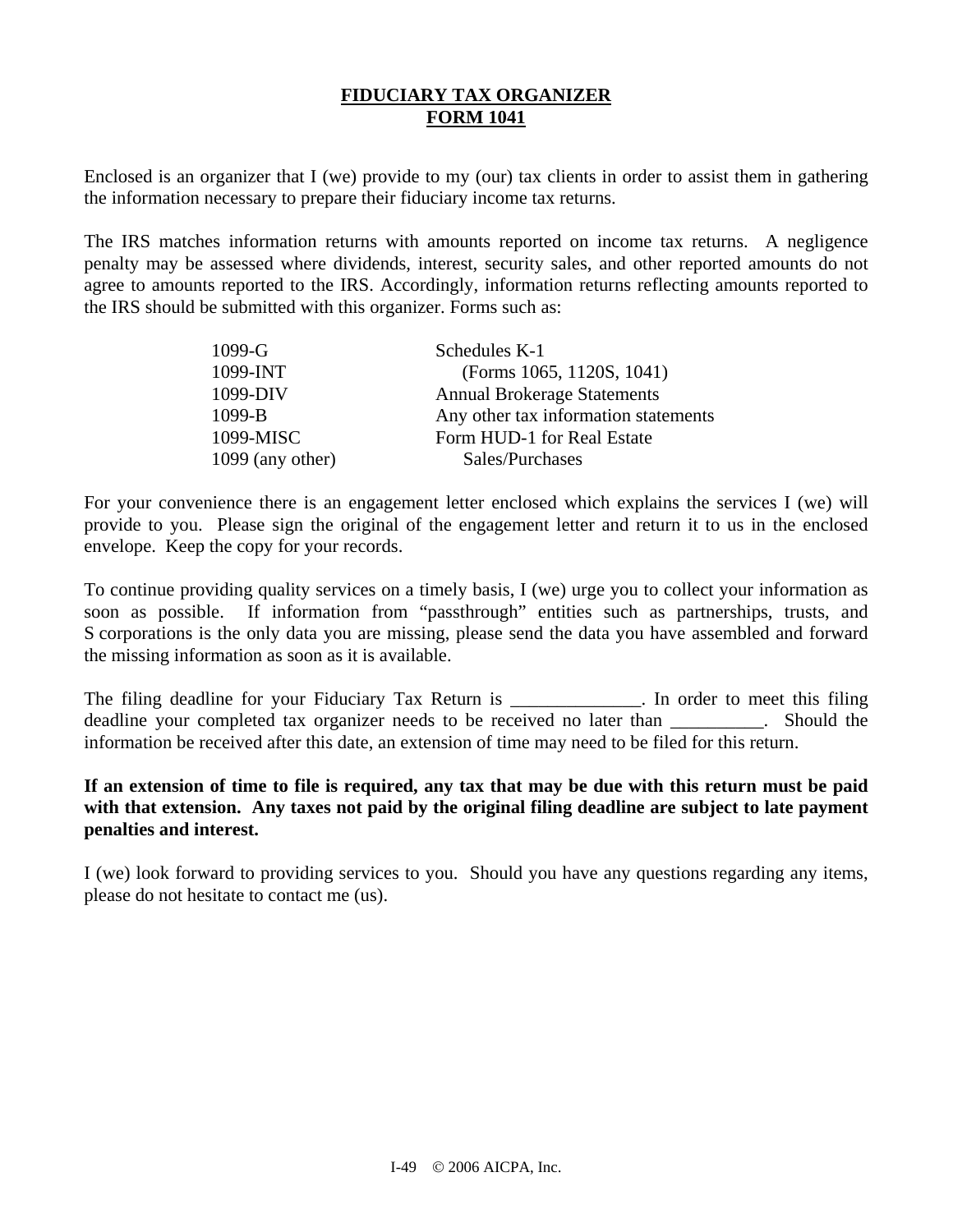|    |                                                            |                                                                                                                                                                                         | Federal ID# |                                                                                |                                                         |
|----|------------------------------------------------------------|-----------------------------------------------------------------------------------------------------------------------------------------------------------------------------------------|-------------|--------------------------------------------------------------------------------|---------------------------------------------------------|
|    |                                                            |                                                                                                                                                                                         |             |                                                                                |                                                         |
|    | City, Town, or Post Office                                 | County                                                                                                                                                                                  | State       |                                                                                | Zip Code                                                |
|    | Telephone Number                                           | Telephone Number<br>$Home(\_)$ Office $(\_)$                                                                                                                                            | Fax Number  | E-Mail Address<br>$\left(\begin{array}{ccc} 1 & 1 \\ 1 & 1 \end{array}\right)$ |                                                         |
|    |                                                            |                                                                                                                                                                                         | Federal ID# |                                                                                |                                                         |
|    |                                                            | If this is the first year we will prepare the tax return(s), provide the following from your file or your prior accountant:                                                             |             |                                                                                |                                                         |
|    |                                                            |                                                                                                                                                                                         |             | Done                                                                           | N/A                                                     |
|    | ٠                                                          | Will or trust agreement and amendments, if any                                                                                                                                          |             |                                                                                |                                                         |
|    | Depreciation schedules                                     | Tax returns for the prior three years                                                                                                                                                   |             |                                                                                |                                                         |
|    | Passive loss carryover information                         |                                                                                                                                                                                         |             |                                                                                |                                                         |
|    | Net operating loss carryovers                              |                                                                                                                                                                                         |             |                                                                                |                                                         |
|    | <b>Basis</b> computations                                  |                                                                                                                                                                                         |             |                                                                                |                                                         |
|    | Capital loss carryovers                                    |                                                                                                                                                                                         |             |                                                                                |                                                         |
|    | If not previously furnished, provide copies of:            |                                                                                                                                                                                         |             |                                                                                |                                                         |
|    |                                                            | Death certificate of decedent grantor or beneficiaries                                                                                                                                  |             |                                                                                |                                                         |
|    | Birth certificates of beneficiaries                        |                                                                                                                                                                                         |             |                                                                                |                                                         |
|    |                                                            | Marriage certificates of beneficiaries                                                                                                                                                  |             |                                                                                |                                                         |
| 1. | Is the fiduciary a U.S. citizen?                           |                                                                                                                                                                                         |             |                                                                                |                                                         |
| 2. |                                                            | Has there been a change in fiduciary? If yes, provide name, address and federal ID #.                                                                                                   |             | $Yes$ <sub>________</sub>                                                      | $No$ <sub>______</sub>                                  |
| 3. |                                                            | Has there been a change in beneficiaries? If yes, provide details on page I-51.                                                                                                         |             | $Yes$ <sub>______</sub>                                                        |                                                         |
|    | 4. Is this a foreign trust?                                |                                                                                                                                                                                         |             |                                                                                |                                                         |
|    |                                                            | 5. If a foreign trust, is the grantor or any beneficiary a U.S. person?                                                                                                                 |             |                                                                                | $Yes$ No $No$                                           |
|    | foreign trust? If yes, provide details.                    | 6. Did the taxpayer receive a distribution from, or was it the grantor of, or transferor to, a                                                                                          |             |                                                                                |                                                         |
|    | returns? If yes, provide the new address and date of move. | 7. Will the address on the current returns be different from that shown on the prior year                                                                                               |             |                                                                                |                                                         |
|    |                                                            | 8. Did the taxpayer have any interest in, or signature, or other authority over a bank,<br>securities, or other financial account in a foreign country? If yes, please provide details. |             |                                                                                | $Yes$ No $\rule{1em}{0.15mm}$ No $\rule{1.5mm}{0.15mm}$ |
|    | one state during the year?                                 | 9. Was the taxpayer a resident of, or receive income from, or own property in more than                                                                                                 |             |                                                                                | $No$ <sub>______</sub>                                  |

| 10. Do you want any overpayment of taxes applied to next year's estimated taxes? | Yes | No |
|----------------------------------------------------------------------------------|-----|----|
|                                                                                  |     |    |

Page 1 of 13<br>Page Completed  $\Box$ 

I-50  $\circ$  2006 AICPA, Inc.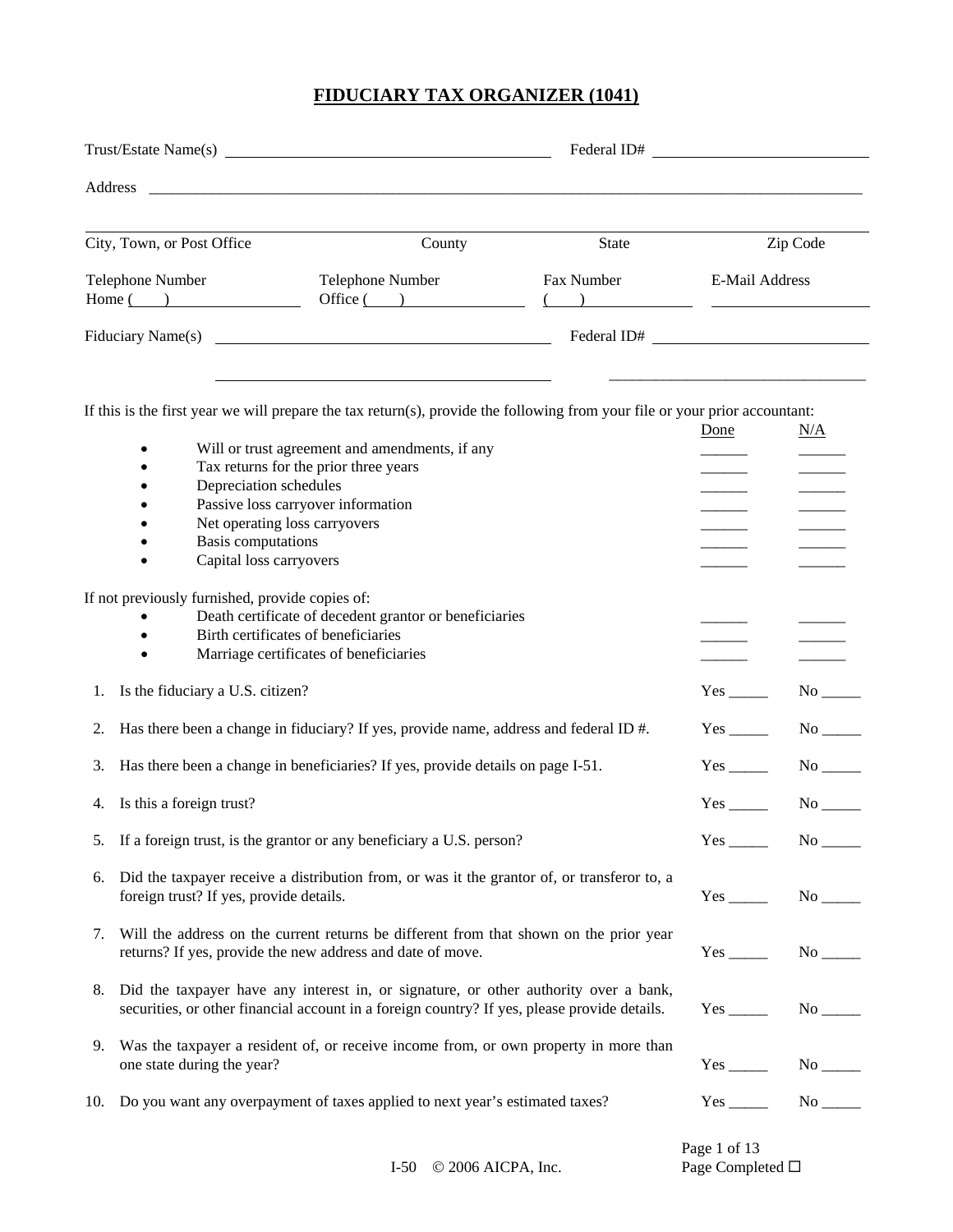| 11. If a trust, or an estate in the final year, do you want any estimated tax payments made by<br>the fiduciary treated as being made by the beneficiaries?                                                                 |               |  |
|-----------------------------------------------------------------------------------------------------------------------------------------------------------------------------------------------------------------------------|---------------|--|
| 12. Did the taxpayer have foreign income or pay any foreign taxes?                                                                                                                                                          |               |  |
| 13. Has the IRS, any state or local taxing authority notified you of changes to a prior year's<br>tax return? If yes, provide copies of all notices/correspondence received from any tax<br>authority.                      | $Yes$ No $No$ |  |
| 14. Are you aware of any changes to income, deductions and credits reported on a prior<br>year's returns?                                                                                                                   |               |  |
| 15. Can the IRS discuss questions about this return with the preparer?                                                                                                                                                      | $Yes$ No $No$ |  |
| 16. Were any distributions made to beneficiaries during the tax year or within 65 days<br>following year end? If yes, provide details.                                                                                      |               |  |
| 17. Did the fiduciary receive any gifts on behalf of the estate or trust? If yes, provide details.                                                                                                                          |               |  |
| 18. Did the estate or trust receive all or any part of the earnings (salary, wages, and any<br>other compensation) of any individual by reason of a contract assignment or similar<br>arrangement? If yes, provide details. | Yes No        |  |
| 19. Did the estate or trust receive, or pay, any mortgage interest on seller-provided<br>financing? If yes, provide details.                                                                                                | $Yes$ No $No$ |  |
| 20. If a decedent's estate, has the estate been open for more than 2 years? If yes, provide<br>explanation for the delay in closing the estate.                                                                             | $Yes$ No $No$ |  |

### **BENEFICIARIES** (Attach additional schedule if needed.)

| Full Name | Federal ID or<br>Social Security Number | Address | Date of<br>Birth | U.S.<br>Person |                |
|-----------|-----------------------------------------|---------|------------------|----------------|----------------|
|           |                                         |         |                  | Yes            | N <sub>0</sub> |
|           |                                         |         |                  | Yes            | No             |
|           |                                         |         |                  | Yes            | N <sub>0</sub> |
|           |                                         |         |                  | Yes            | N <sub>0</sub> |
|           |                                         |         |                  | Yes            | No             |

If other than a U.S. citizen, provide details.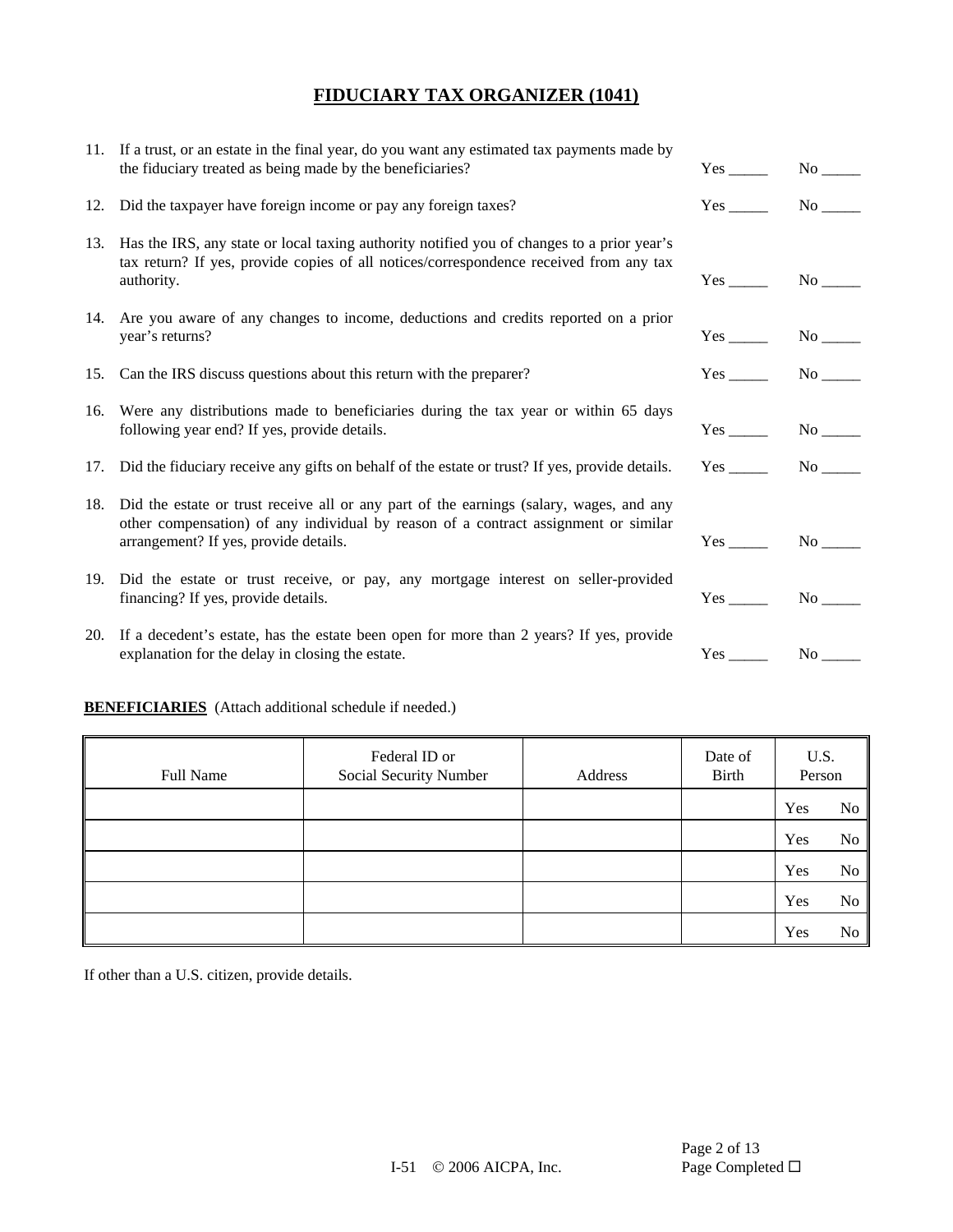#### **ESTIMATED TAX PAYMENTS MADE**

|                                | <b>FEDERAL</b>           |  |           | <b>STATE</b>       |
|--------------------------------|--------------------------|--|-----------|--------------------|
|                                | Date Paid<br>Amount Paid |  | Date Paid | <b>Amount Paid</b> |
| Prior year overpayment applied |                          |  |           |                    |
| 1st Quarter                    |                          |  |           |                    |
| 2nd Quarter                    |                          |  |           |                    |
| 3rd Quarter                    |                          |  |           |                    |
| 4th Quarter                    |                          |  |           |                    |

**INTEREST INCOME** - Enclose Form 1099-INT and/or statements for all interest income, including tax-exempt interest income. If not available, complete the following:

| Name of Payor                 | Banks,    | Seller<br>Fin. | U.S. Bonds, |          | Tax-Exempt   |
|-------------------------------|-----------|----------------|-------------|----------|--------------|
|                               | S&L, Etc. | Mtg.*          | T-Bills     | In-State | Out-of-State |
|                               |           |                |             |          |              |
|                               |           |                |             |          |              |
|                               |           |                |             |          |              |
|                               |           |                |             |          |              |
|                               |           |                |             |          |              |
|                               |           |                |             |          |              |
|                               |           |                |             |          |              |
|                               |           |                |             |          |              |
|                               |           |                |             |          |              |
| Early Withdrawal<br>Penalties |           |                |             |          |              |

\* Provide name, SSN/EIN, address.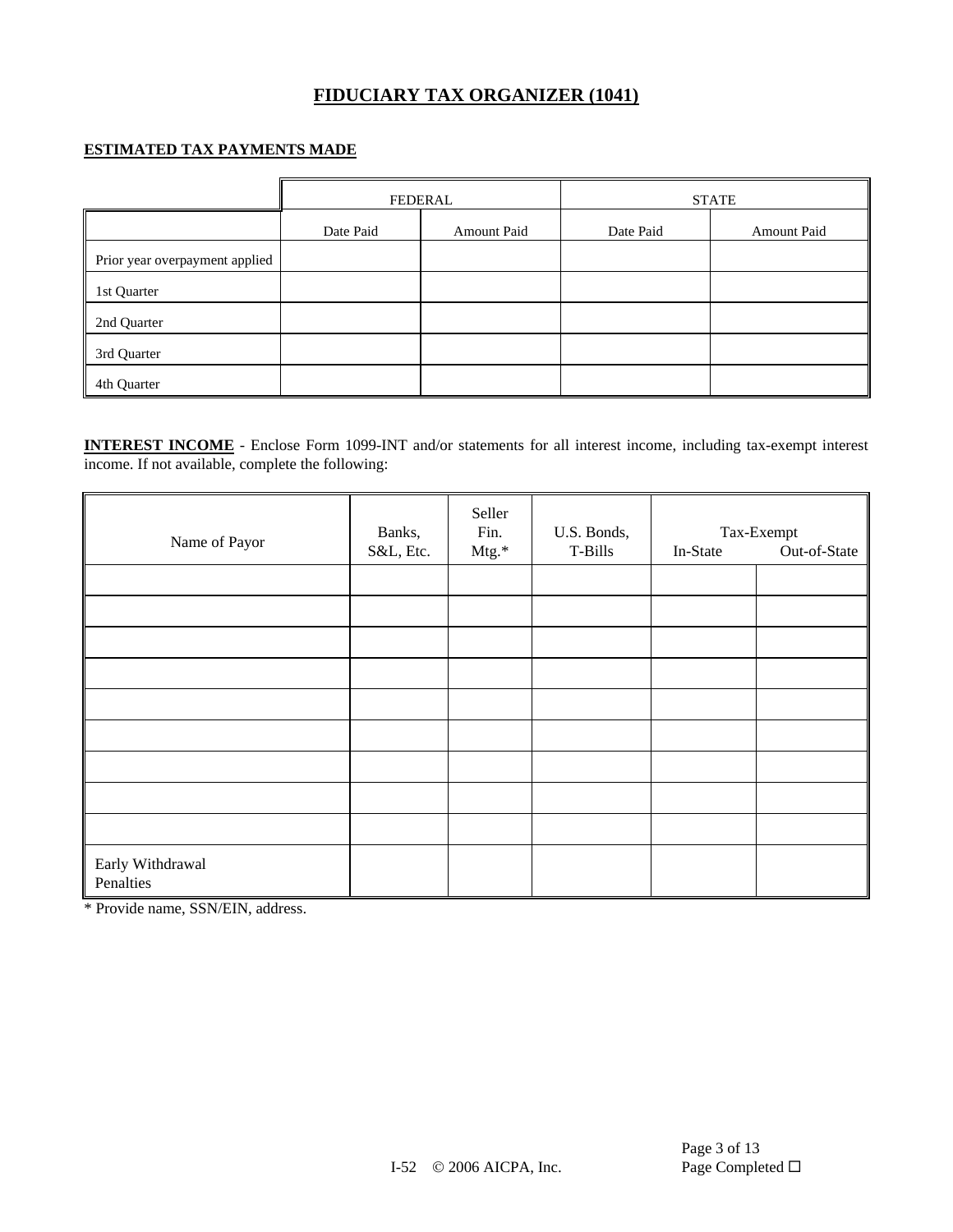**DIVIDEND INCOME** - Enclose Forms 1099-DIV and/or statements for all dividends, including tax-exempt dividends. If not available, complete the following:

| Name of Payor | Ordinary<br>Dividends | Qualified<br>Dividends | Capital Gain | Non Taxable | Federal Tax<br>Withheld | Foreign Tax<br>Withheld |
|---------------|-----------------------|------------------------|--------------|-------------|-------------------------|-------------------------|
|               |                       |                        |              |             |                         |                         |
|               |                       |                        |              |             |                         |                         |
|               |                       |                        |              |             |                         |                         |
|               |                       |                        |              |             |                         |                         |
|               |                       |                        |              |             |                         |                         |
|               |                       |                        |              |             |                         |                         |
|               |                       |                        |              |             |                         |                         |
|               |                       |                        |              |             |                         |                         |
|               |                       |                        |              |             |                         |                         |
|               |                       |                        |              |             |                         |                         |

**MISCELLANEOUS INCOME** - Enclose related Forms 1099 or other forms/correspondence.

| Description                                      | Amount |
|--------------------------------------------------|--------|
| State and local income tax refund(s)             |        |
| Other miscellaneous income (include description) |        |
|                                                  |        |
|                                                  |        |
|                                                  |        |
|                                                  |        |
|                                                  |        |
|                                                  |        |
|                                                  |        |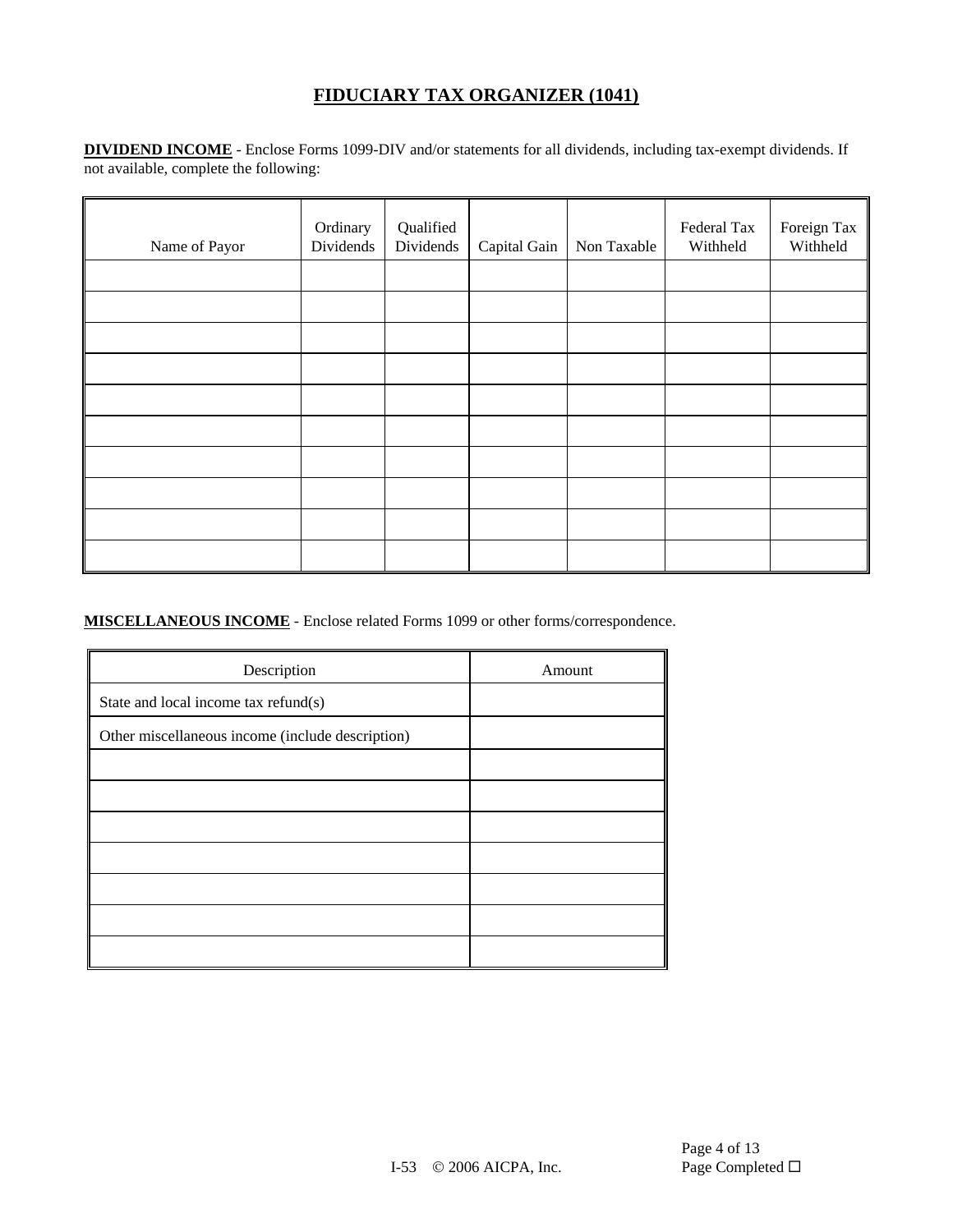#### **INCOME FROM TRADE OR BUSINESS**

|    | Business name                                                                                                                                                                             |            |                |
|----|-------------------------------------------------------------------------------------------------------------------------------------------------------------------------------------------|------------|----------------|
|    |                                                                                                                                                                                           |            |                |
|    |                                                                                                                                                                                           |            |                |
|    |                                                                                                                                                                                           |            |                |
|    | Method(s) used to value closing inventory:                                                                                                                                                |            |                |
|    | ___ Cost ____ Lower of cost or market ____ Other (describe) ____________________ N/A ______                                                                                               |            |                |
|    | Accounting method:                                                                                                                                                                        |            |                |
|    | Cash<br>Accrual Cher (describe)                                                                                                                                                           |            |                |
|    |                                                                                                                                                                                           | <b>YES</b> | N <sub>O</sub> |
| 1. | Was there any change in determining quantities, costs or valuations between the opening<br>and closing inventory? If yes, attach explanation.                                             |            |                |
| 2. | Were any assets sold during the year? If yes, list assets sold including date acquired, date<br>sold, sales price, expenses of sale, basis and gain or loss.                              |            |                |
| 3. | Were any assets purchased during the year? If yes, list assets acquired, including date placed<br>in service and purchase price, including trade-in. Include copies of purchase invoices. |            |                |
| 4. | List out of state activities by state.                                                                                                                                                    |            |                |
|    |                                                                                                                                                                                           |            |                |
| 5. | Provide copies of certification for members of target groups and associated wages paid that<br>qualify for the Work Opportunities Credit.                                                 |            |                |
| 6. | Did the fiduciary materially participate in the operation of the business during the year?                                                                                                |            |                |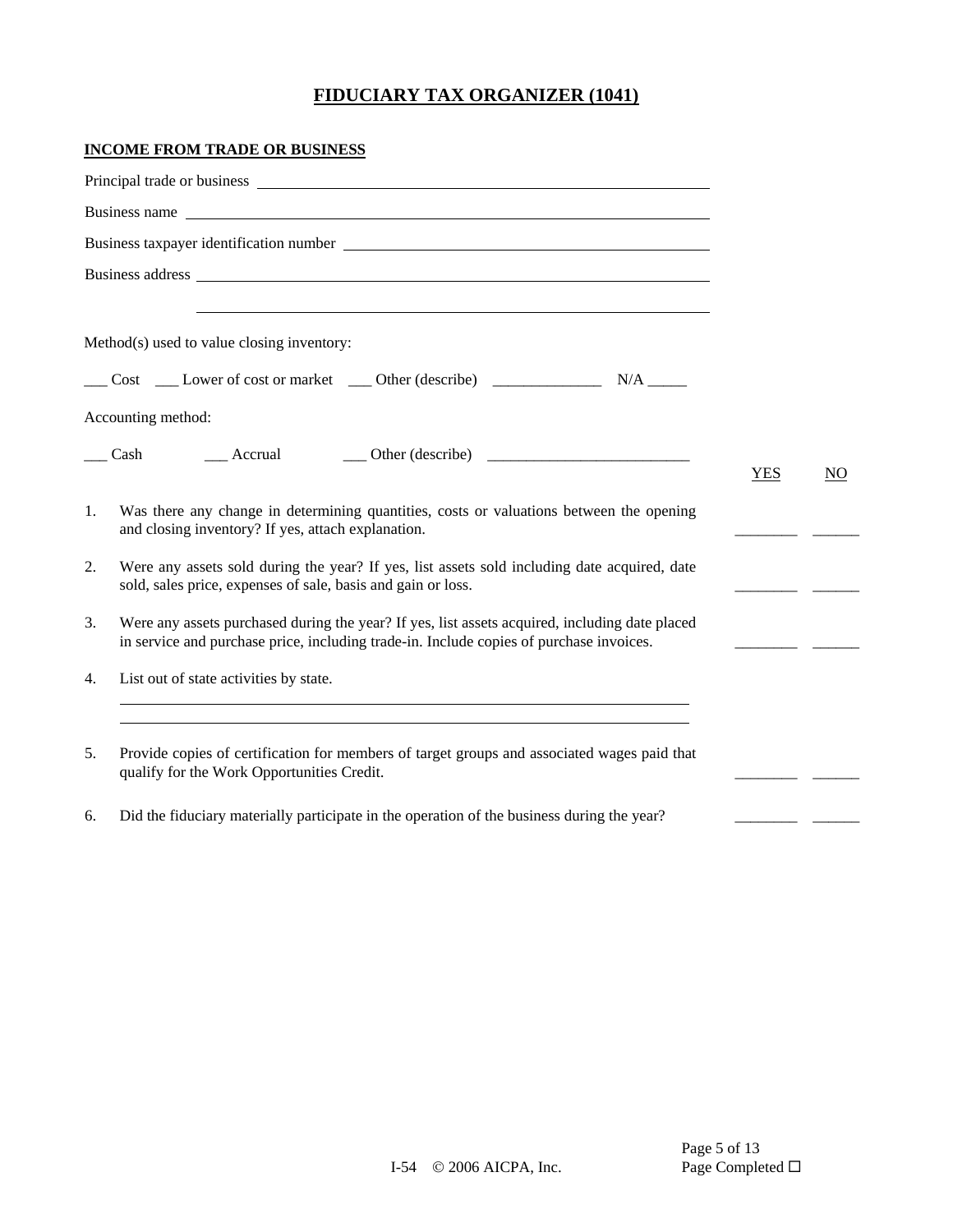Attach a year-end financial statement of the business or complete the following worksheet. Complete a separate schedule for each business. Include all Forms 1099 received by business.

| Description                                                                         | Amount |
|-------------------------------------------------------------------------------------|--------|
| Part I - Income                                                                     |        |
| Gross receipts or sales                                                             |        |
| Returns and allowances                                                              |        |
| Other income (List type and amount; add schedule if needed.)                        |        |
|                                                                                     |        |
| Part II - Cost of Goods Sold                                                        |        |
| Inventory at beginning of year                                                      |        |
| Purchases less cost of items withdrawn for personal use                             |        |
| Cost of labor                                                                       |        |
| Materials and supplies                                                              |        |
| Other costs (List type and amount; add schedule if needed.)                         |        |
|                                                                                     |        |
| Inventory at end of year                                                            |        |
|                                                                                     |        |
| <b>Part III - Expenses</b>                                                          |        |
| Advertising                                                                         |        |
| Bad debts from sales or services (Accrual Basis Tax?)<br>XX                         |        |
| Car and truck expenses (Provide details on separate sheet)                          |        |
| Commissions and fees                                                                |        |
| Depletion                                                                           |        |
| Depreciation (provide depreciation schedules)                                       |        |
| Employee benefit programs (other than Pension and Profit Sharing plans shown below) |        |
| Insurance (other than health)                                                       |        |
| Interest:                                                                           |        |
| a. Mortgage (paid to banks, etc.)                                                   |        |
| b. Other                                                                            |        |
| Legal and professional services                                                     |        |
| Office expense                                                                      |        |

Page 6 of 13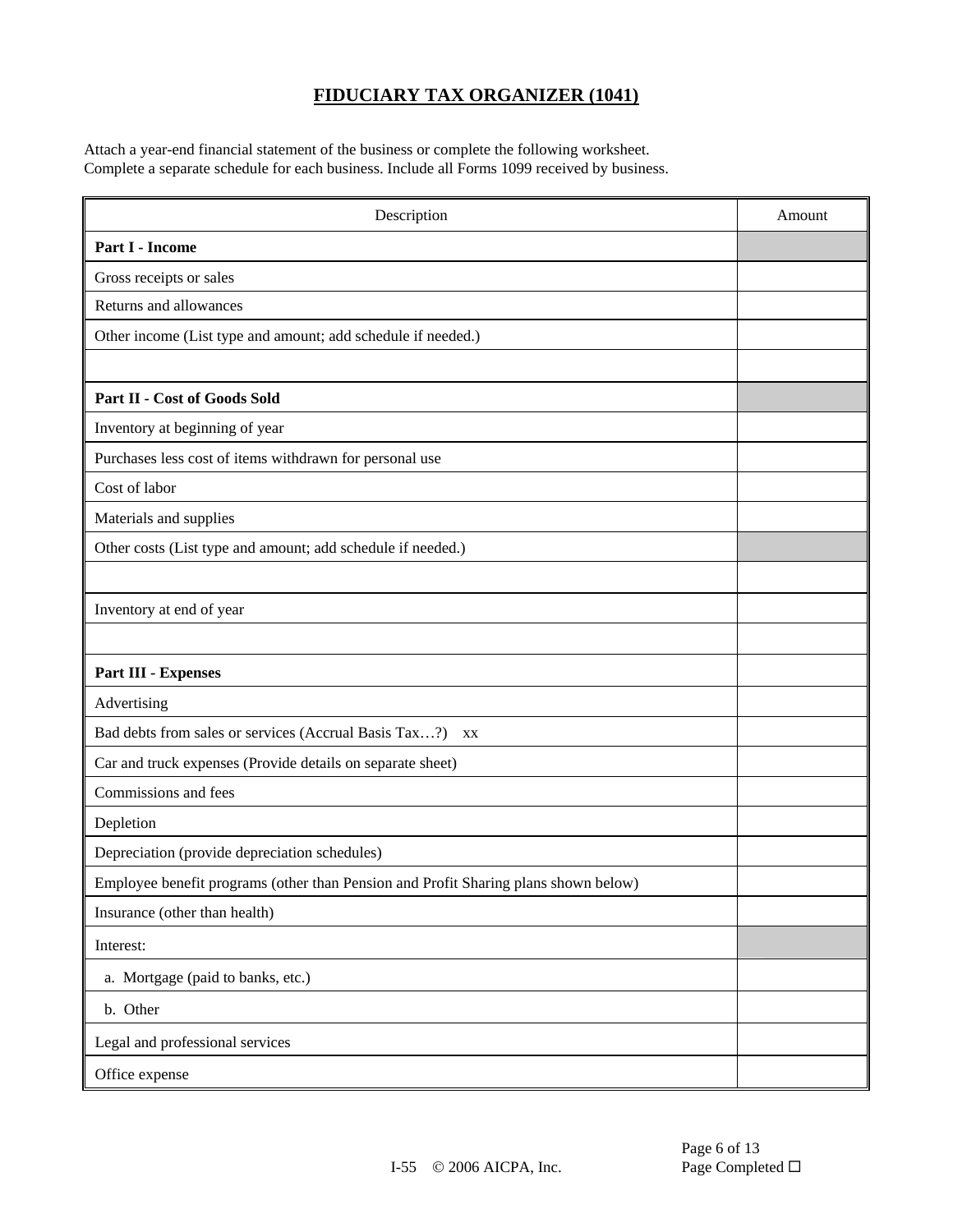| Pension and profit-sharing plans (employee's portion only) |  |
|------------------------------------------------------------|--|
| Rent or lease:                                             |  |
| a. Vehicles, machinery, and equipment                      |  |
| b. Other business property                                 |  |
| Repairs and maintenance                                    |  |
| Supplies                                                   |  |
| Taxes and licenses                                         |  |
| <b>State Taxes</b>                                         |  |
| Travel, meals, and entertainment:                          |  |
| a. Travel                                                  |  |
| b. Meals and entertainment                                 |  |
| <b>Utilities</b>                                           |  |
| Wages                                                      |  |
| Club dues:                                                 |  |
| a. Civic club dues                                         |  |
| b. Social or entertainment club dues                       |  |
| Other expenses (list type and amount)                      |  |
|                                                            |  |
|                                                            |  |
|                                                            |  |
|                                                            |  |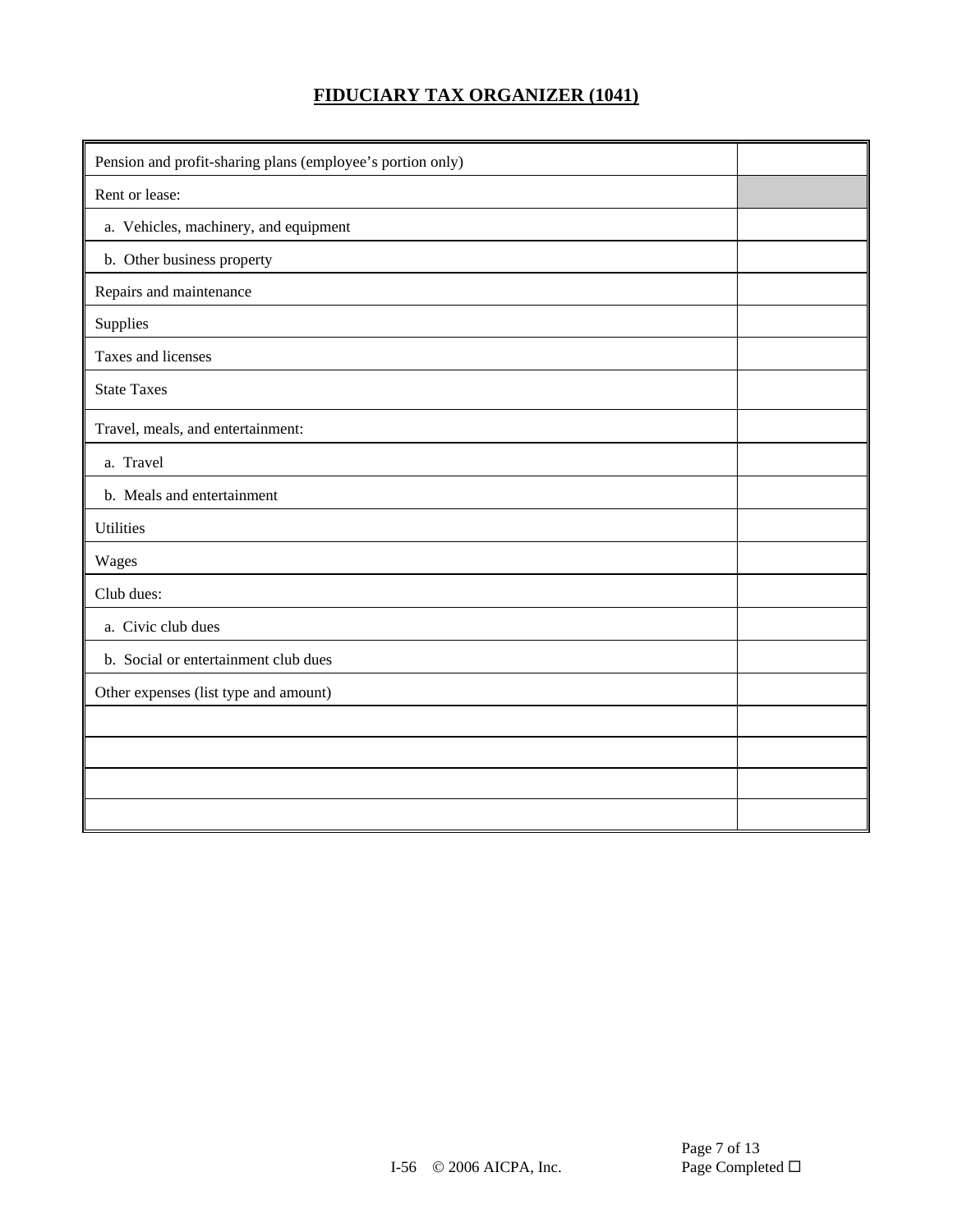#### **CAPITAL GAINS AND LOSSES** - Enclose all Forms 1099-B, 1099-S, and HUD-1 statements.

Enter sales reported to you on Forms 1099-B and 1099-S and complete the following:

| Description | Date<br>Acquired | Date<br>Sold | Sales<br>Proceeds | Cost or<br><b>Basis</b> | Gain (Loss) |
|-------------|------------------|--------------|-------------------|-------------------------|-------------|
|             |                  |              |                   |                         |             |
|             |                  |              |                   |                         |             |
|             |                  |              |                   |                         |             |
|             |                  |              |                   |                         |             |
|             |                  |              |                   |                         |             |
|             |                  |              |                   |                         |             |
|             |                  |              |                   |                         |             |
|             |                  |              |                   |                         |             |

Enter any sales NOT reported on Forms 1099-B and 1099-S:

| Description | Date<br>Acquired | Date<br>Sold | Sales<br>Proceeds | Cost or<br><b>Basis</b> | Gain (Loss) |
|-------------|------------------|--------------|-------------------|-------------------------|-------------|
|             |                  |              |                   |                         |             |
|             |                  |              |                   |                         |             |
|             |                  |              |                   |                         |             |
|             |                  |              |                   |                         |             |
|             |                  |              |                   |                         |             |
|             |                  |              |                   |                         |             |
|             |                  |              |                   |                         |             |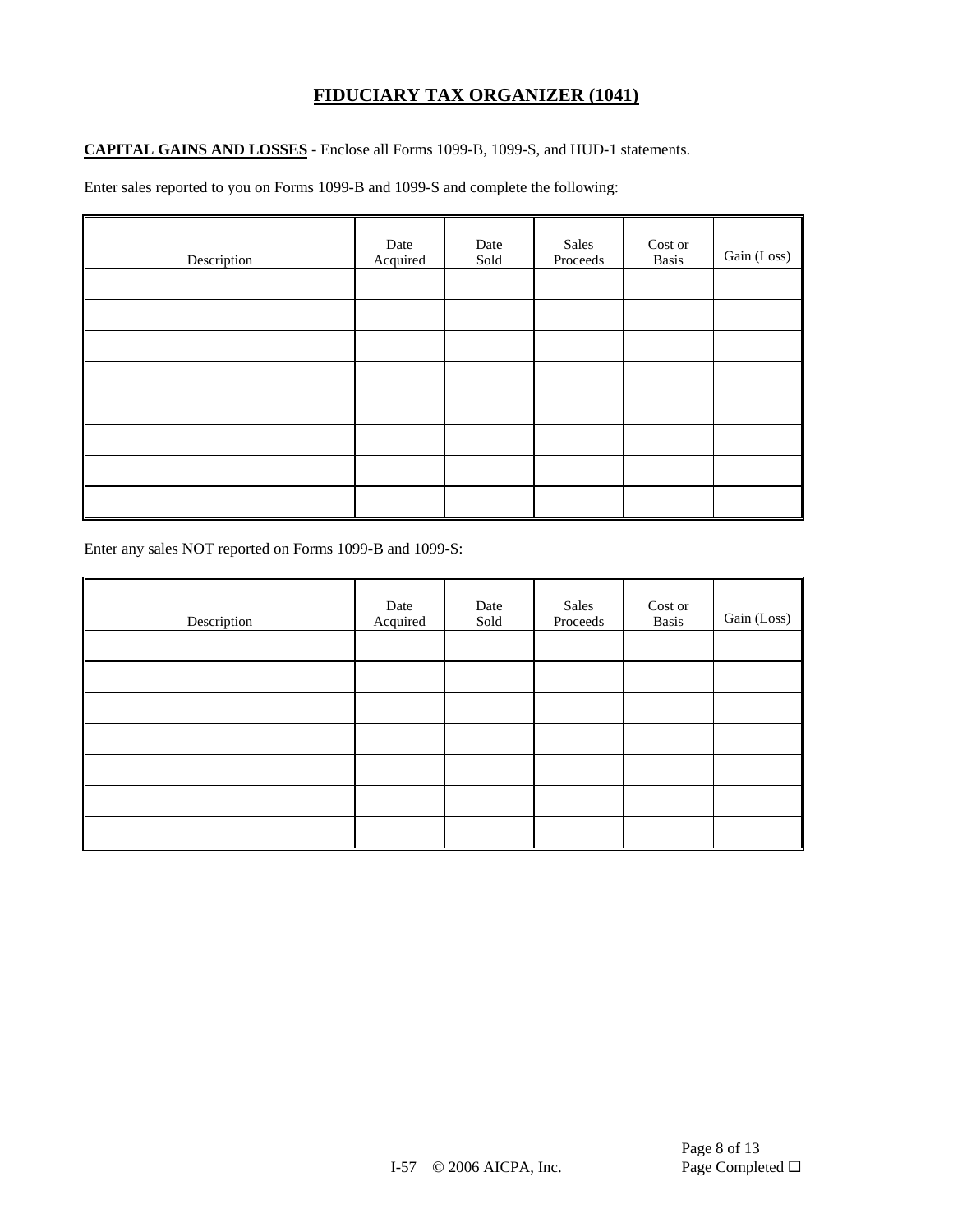| <b>RENTAL AND ROYALTY INCOME</b> - Complete a separate schedule for each property. Include all Forms 1099 associated<br>with rental activities. |        |                                                                                                                                        |                                                         |
|-------------------------------------------------------------------------------------------------------------------------------------------------|--------|----------------------------------------------------------------------------------------------------------------------------------------|---------------------------------------------------------|
| Description and location of property                                                                                                            |        |                                                                                                                                        |                                                         |
| Did the fiduciary actively participate in the rental activity?                                                                                  |        |                                                                                                                                        | $Yes$ No $\rule{1em}{0.15mm}$ No $\rule{1.5mm}{0.15mm}$ |
| Residential property?                                                                                                                           |        |                                                                                                                                        | $Yes$ No $N$                                            |
| Personal use?                                                                                                                                   |        |                                                                                                                                        | $Yes$ No $No$                                           |
| If "yes," please complete the information below.                                                                                                |        |                                                                                                                                        |                                                         |
|                                                                                                                                                 |        | Number of days the property was occupied by you or a related party not paying rent at<br>Number of days the property was not occupied. |                                                         |
| Income:                                                                                                                                         | Amount |                                                                                                                                        | Amount                                                  |
| Rents received                                                                                                                                  |        | Other income                                                                                                                           |                                                         |
| <b>Expenses:</b>                                                                                                                                |        |                                                                                                                                        |                                                         |
| Mortgage interest                                                                                                                               |        | Legal and other professional fees                                                                                                      |                                                         |
| Other interest                                                                                                                                  |        | Cleaning and maintenance                                                                                                               |                                                         |
| Insurance                                                                                                                                       |        | Commissions                                                                                                                            |                                                         |
| Repairs                                                                                                                                         |        | Utilities                                                                                                                              |                                                         |

| Avpans          | <b>Cantro</b>   |  |
|-----------------|-----------------|--|
| Auto and Travel | Management fees |  |
| Advertising     | Supplies        |  |
| Taxes           | Other (itemize) |  |
|                 |                 |  |

| If this is the first year we are preparing your return, please provide depreciation records. |  |
|----------------------------------------------------------------------------------------------|--|
| If this is a new property, provide the settlement statement.                                 |  |

List below any improvements or assets purchased during the year?

| Description | Date placed in service | Cost |
|-------------|------------------------|------|
|             |                        |      |
|             |                        |      |
|             |                        |      |

If the property was purchased or sold during the year, provide the settlement statement (from HUD-1).

Done N/A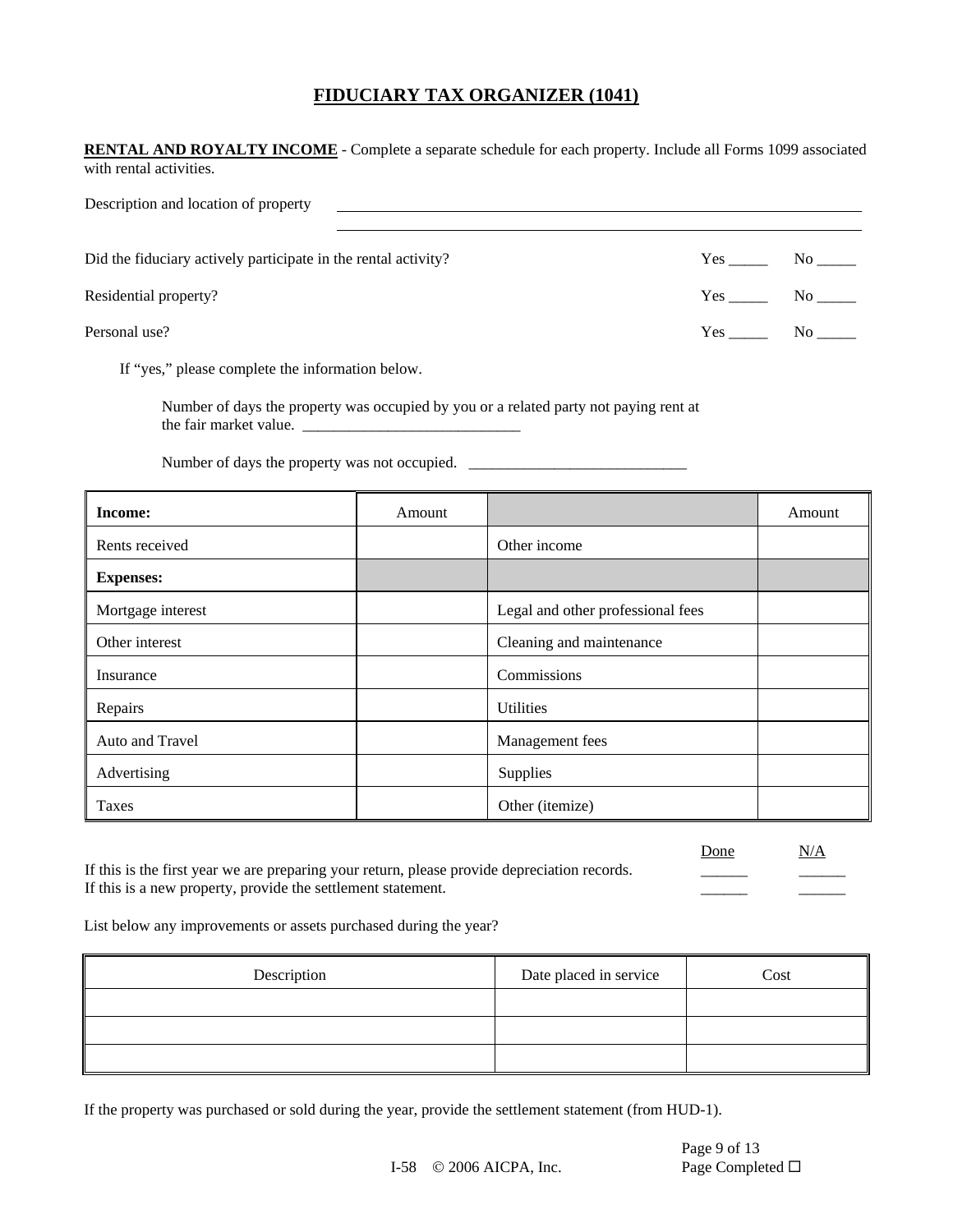# **INCOME FROM PARTNERSHIPS, ESTATES, TRUSTS, LLCs OR S CORPORATIONS** - Enclose all Schedules K-1

(Both Federal and State) forms received to date. Also list below all K-1 forms not yet received:

| Name | Source Code* | Federal ID # |
|------|--------------|--------------|
|      |              |              |
|      |              |              |
|      |              |              |
|      |              |              |
|      |              |              |
|      |              |              |
|      |              |              |
|      |              |              |
|      |              |              |
|      |              |              |
|      |              |              |
|      |              |              |

\*Source Code:  $P =$  Partnership  $E =$  Estate/Trust  $F =$  Foreign Trust  $L =$  LLC  $S = S$  Corporation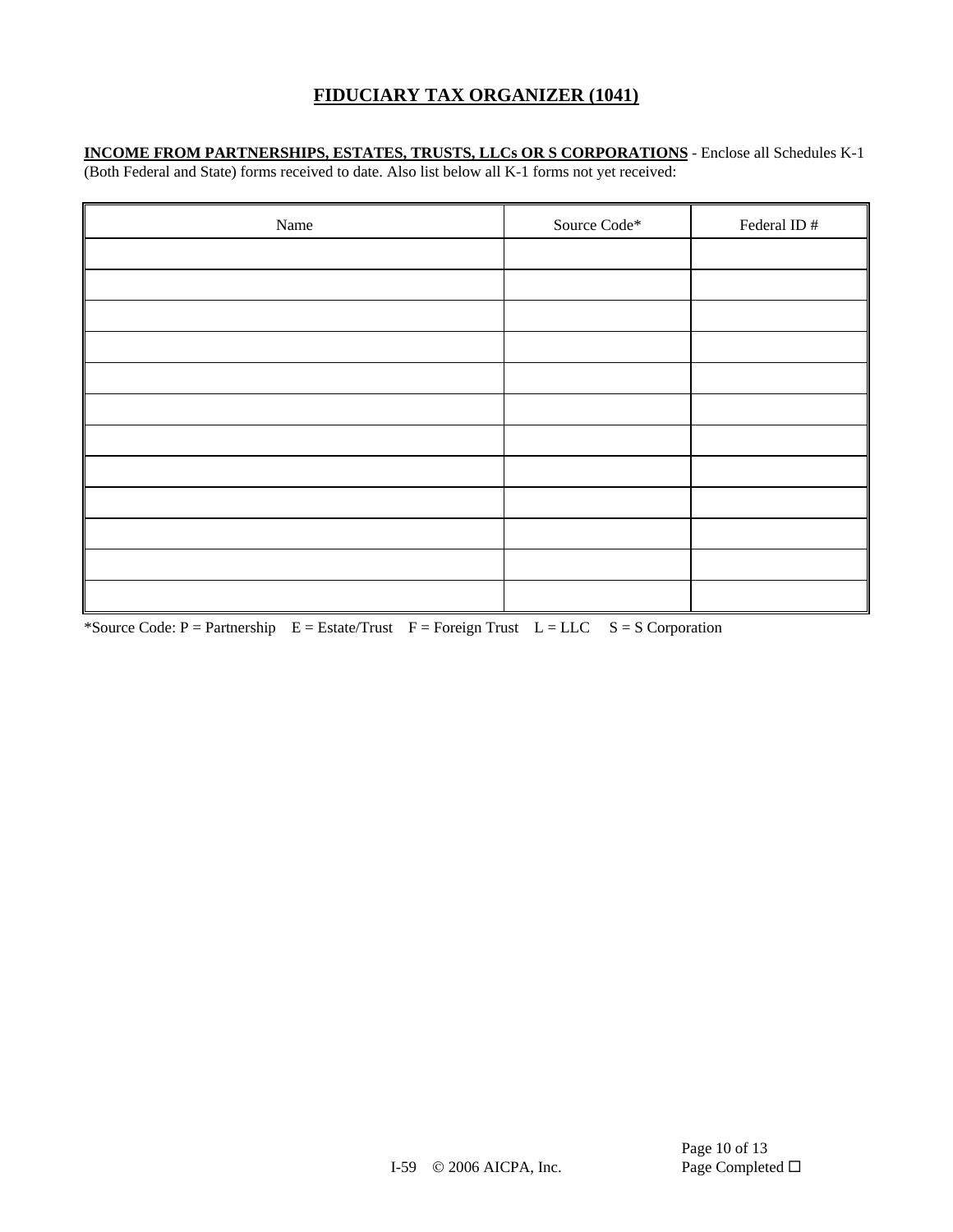#### **CONTRIBUTIONS**

Cash contributions allowed by the will or trust document for which you have receipts, canceled checks, etc.

NOTE: You must have written acknowledgment from any charitable to which you made individual donations of \$250 or more during the year. If value was received in exchange for contribution, acknowledgement from charity must include an estimate of such value. For tax years beginning after august 17, 2006, you must have receipts or bank records for cash contributions.

| Donee | Amount | Donee | Amount |
|-------|--------|-------|--------|
|       |        |       |        |
|       |        |       |        |
|       |        |       |        |
|       |        |       |        |
|       |        |       |        |

Other than cash contributions. Include copy of appraisal for contributions over \$5,000 and confirmation.

| Organization name and address |  |  |
|-------------------------------|--|--|
| Description of property       |  |  |
| Date acquired                 |  |  |
| How acquired                  |  |  |
| Cost or basis                 |  |  |
| Date contributed              |  |  |
| Fair market value (FMV)       |  |  |
| How FMV determined            |  |  |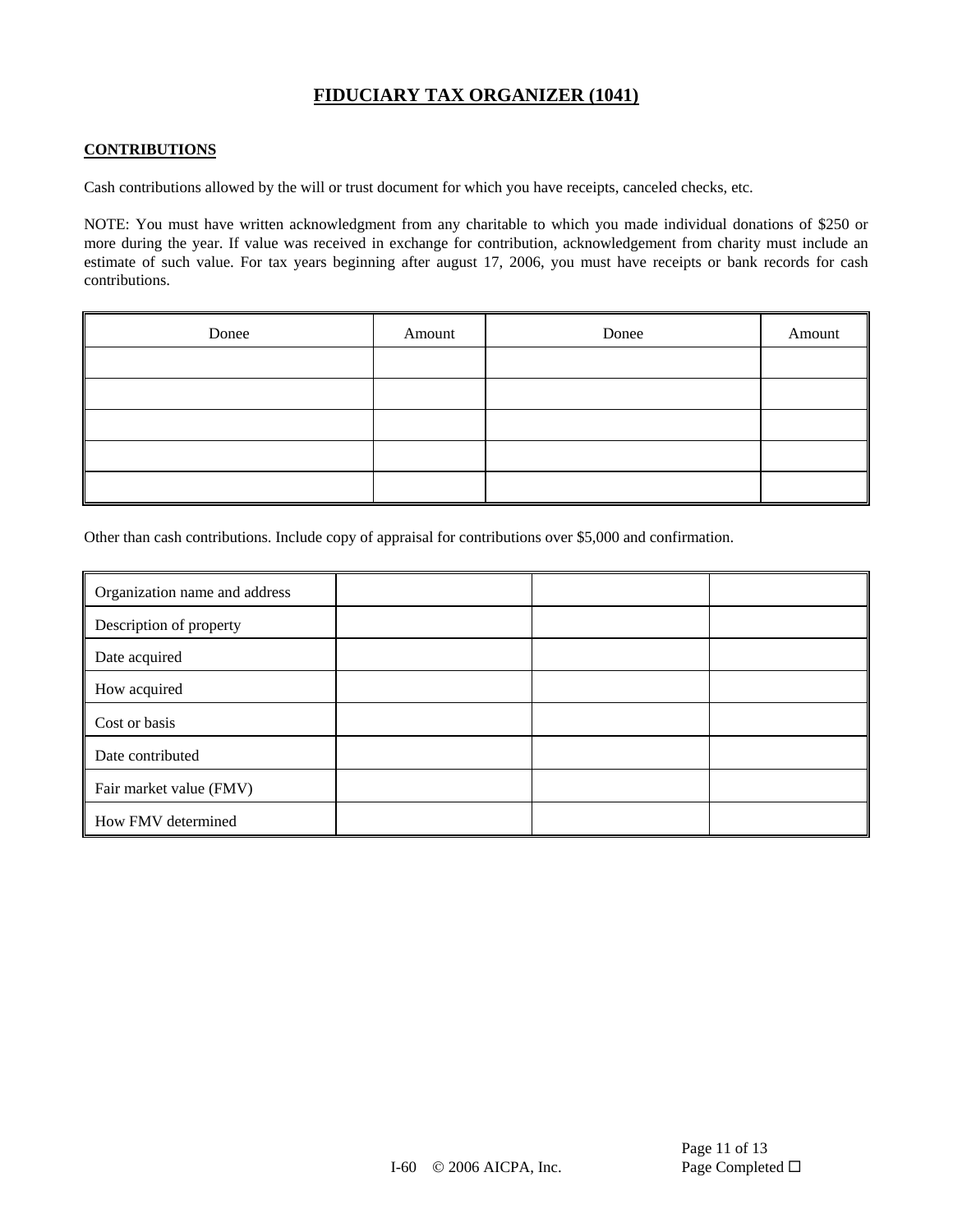#### **INTEREST EXPENSE**

Mortgage interest expense (attach Forms 1098).

| Payee* | Property** | Amount |
|--------|------------|--------|
|        |            |        |
|        |            |        |
|        |            |        |
|        |            |        |
|        |            |        |

\*Include address and Social Security number if payee is an individual.

\*\*Describe the property securing the related obligation, i.e., principal residence, motor home, boat, etc.

Unamortized Points. If applicable, please include copy of refinancing statement and length of mortgage.

| Payee | Purpose | Amount |
|-------|---------|--------|
|       |         |        |
|       |         |        |
|       |         |        |
|       |         |        |
|       |         |        |

Investment Interest Expense

| Payee | <b>Investment Purpose</b> | Amount |
|-------|---------------------------|--------|
|       |                           |        |
|       |                           |        |
|       |                           |        |
|       |                           |        |
|       |                           |        |